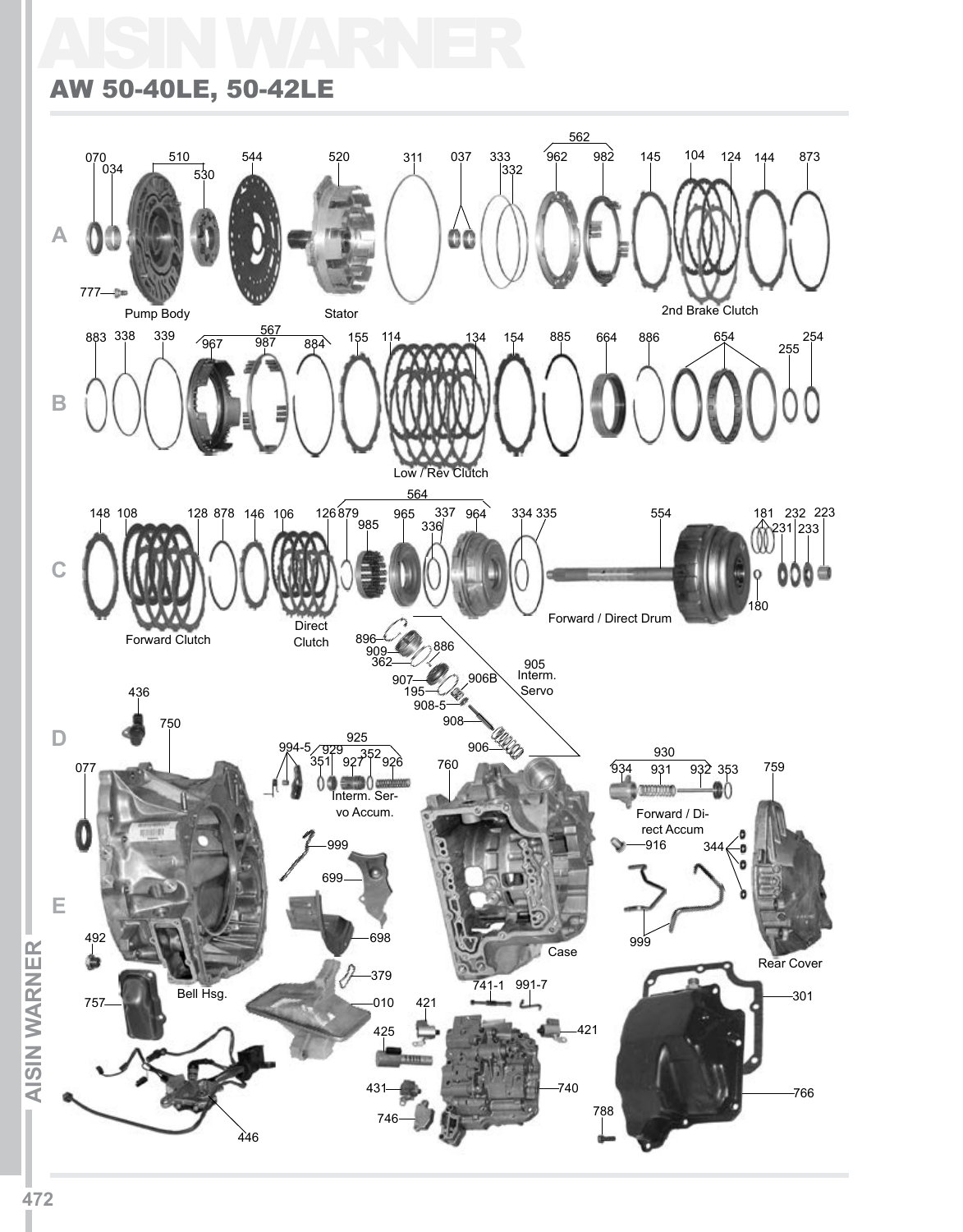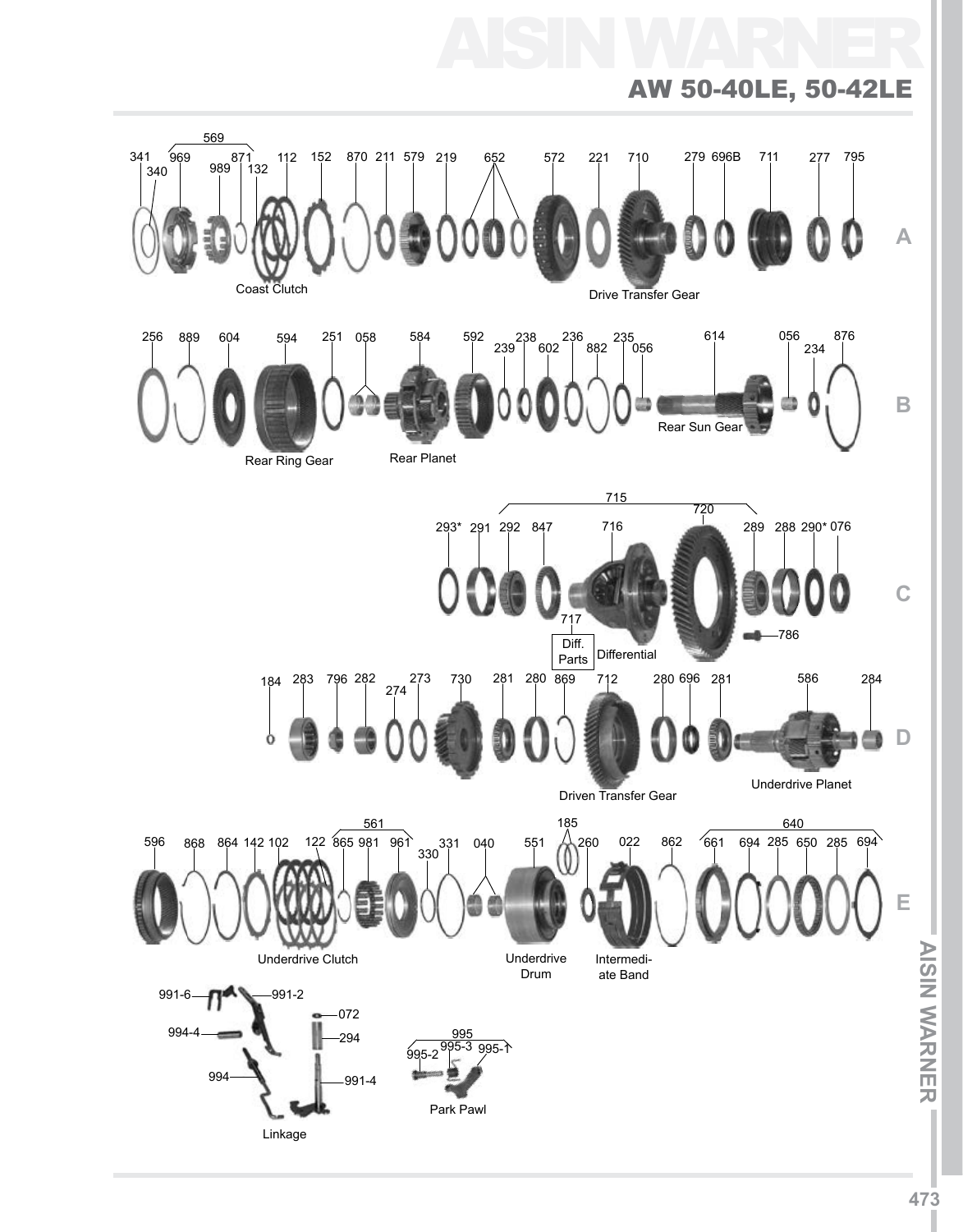|       |            | <b>AW 50-40LE, 50-42LE</b>  |             |
|-------|------------|-----------------------------|-------------|
|       | ILL# Part# |                             | REF#<br>QTY |
|       |            | <b>OVERHAUL KITS</b>        |             |
|       |            |                             |             |
|       |            |                             |             |
|       |            | <b>MASTER L/STEEL KITS</b>  |             |
|       |            |                             |             |
|       |            |                             |             |
|       |            |                             |             |
|       |            |                             |             |
|       |            |                             |             |
|       |            | <b>MASTER W/STEELS KITS</b> |             |
|       |            |                             |             |
|       |            |                             |             |
|       |            |                             |             |
|       |            |                             |             |
|       |            |                             |             |
|       |            |                             |             |
|       |            | <b>FILTERS</b>              |             |
|       |            |                             |             |
|       |            |                             |             |
|       |            | <b>BANDS</b>                |             |
|       |            |                             |             |
|       |            | <b>BUSHINGS</b>             |             |
|       |            |                             |             |
|       |            |                             |             |
|       |            |                             |             |
|       |            |                             |             |
|       |            |                             |             |
|       |            |                             |             |
|       |            |                             |             |
| $058$ | 59015A     |                             |             |
|       |            |                             |             |
|       |            | <b>METAL CLAD SEALS</b>     |             |
|       |            |                             |             |
| $072$ |            |                             |             |
|       |            |                             |             |
|       |            | <b>FRICTIONS</b>            |             |
|       |            |                             |             |
|       |            |                             |             |
|       |            |                             |             |
|       |            |                             |             |
|       |            |                             |             |
|       |            |                             |             |
|       |            |                             |             |
|       |            |                             |             |
|       |            |                             |             |
|       |            |                             |             |
|       |            |                             |             |
|       |            |                             |             |
|       |            |                             |             |
|       |            |                             |             |
|       |            |                             |             |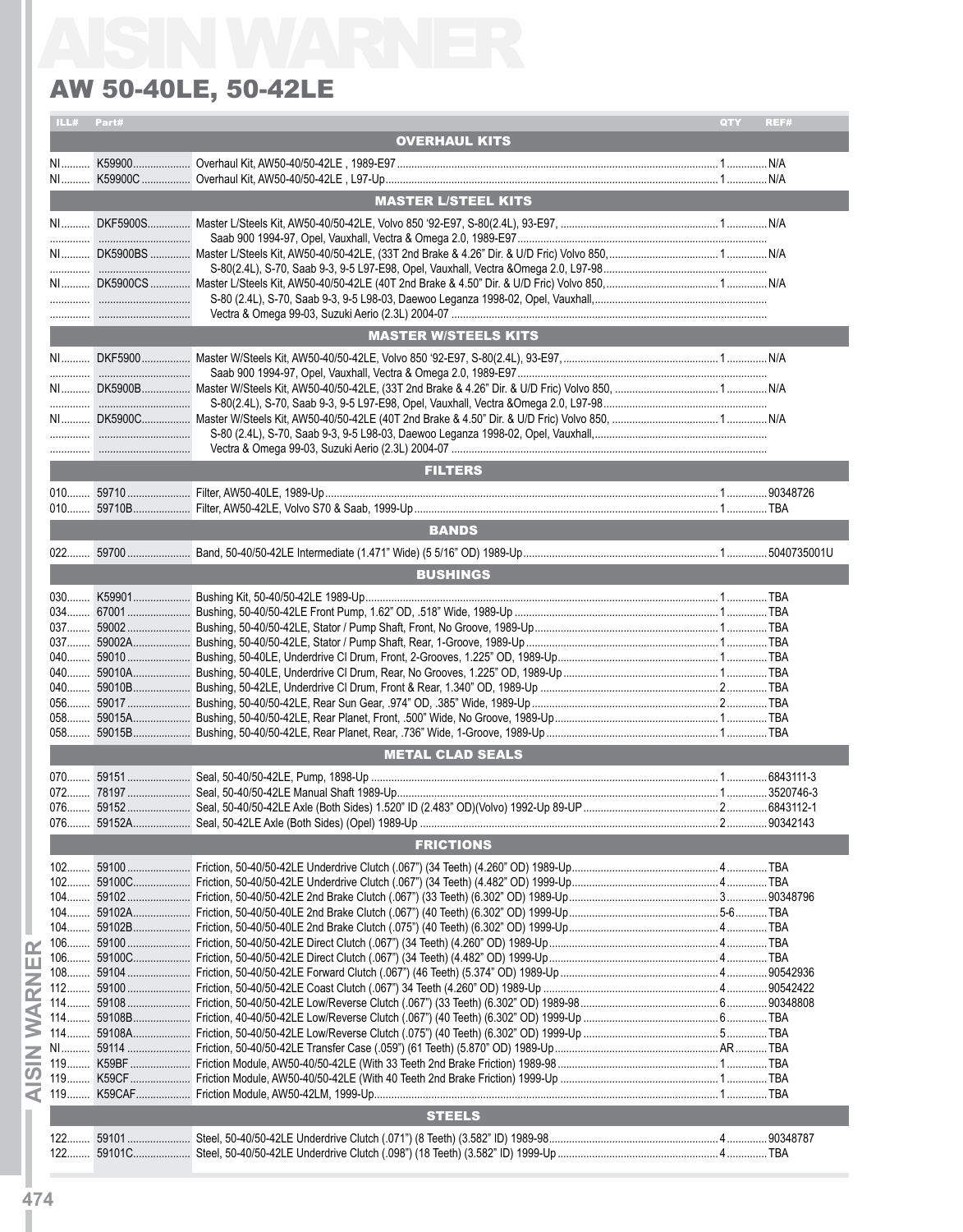## AISIN WARNER AW 50-40LE, 50-42LE

| ILL# Part# |                               | QTY |      |
|------------|-------------------------------|-----|------|
|            |                               |     | REF# |
|            |                               |     |      |
|            |                               |     |      |
|            |                               |     |      |
|            |                               |     |      |
|            |                               |     |      |
|            |                               |     |      |
|            |                               |     |      |
|            |                               |     |      |
|            |                               |     |      |
|            |                               |     |      |
|            |                               |     |      |
|            |                               |     |      |
|            |                               |     |      |
|            |                               |     |      |
|            |                               |     |      |
|            |                               |     |      |
|            |                               |     |      |
|            | <b>PRESSURE PLATES</b>        |     |      |
|            |                               |     |      |
|            |                               |     |      |
|            |                               |     |      |
|            |                               |     |      |
|            |                               |     |      |
|            |                               |     |      |
|            |                               |     |      |
|            |                               |     |      |
|            |                               |     |      |
|            |                               |     |      |
|            |                               |     |      |
|            | <b>SEALING RINGS</b>          |     |      |
|            |                               |     |      |
|            |                               |     |      |
|            |                               |     |      |
|            |                               |     |      |
|            | <b>WASHERS &amp; BEARINGS</b> |     |      |
|            |                               |     |      |
|            |                               |     |      |
| $219$      |                               |     |      |
|            |                               |     |      |
|            |                               |     |      |
|            |                               |     |      |
|            |                               |     |      |
|            |                               |     |      |
|            |                               |     |      |
|            |                               |     |      |
|            |                               |     |      |
|            |                               |     |      |
|            |                               |     |      |
|            |                               |     |      |
|            |                               |     |      |
|            |                               |     |      |
|            |                               |     |      |
|            |                               |     |      |
|            |                               |     |      |
|            |                               |     |      |
|            |                               |     |      |
|            |                               |     |      |
|            |                               |     |      |
|            |                               |     |      |
|            |                               |     |      |
|            |                               |     |      |
|            |                               |     |      |
|            |                               |     |      |
|            |                               |     |      |
|            |                               |     |      |
|            |                               |     |      |
|            |                               |     |      |
|            |                               |     |      |
|            |                               |     |      |
|            |                               |     |      |
|            |                               |     |      |
|            |                               |     |      |
|            |                               |     |      |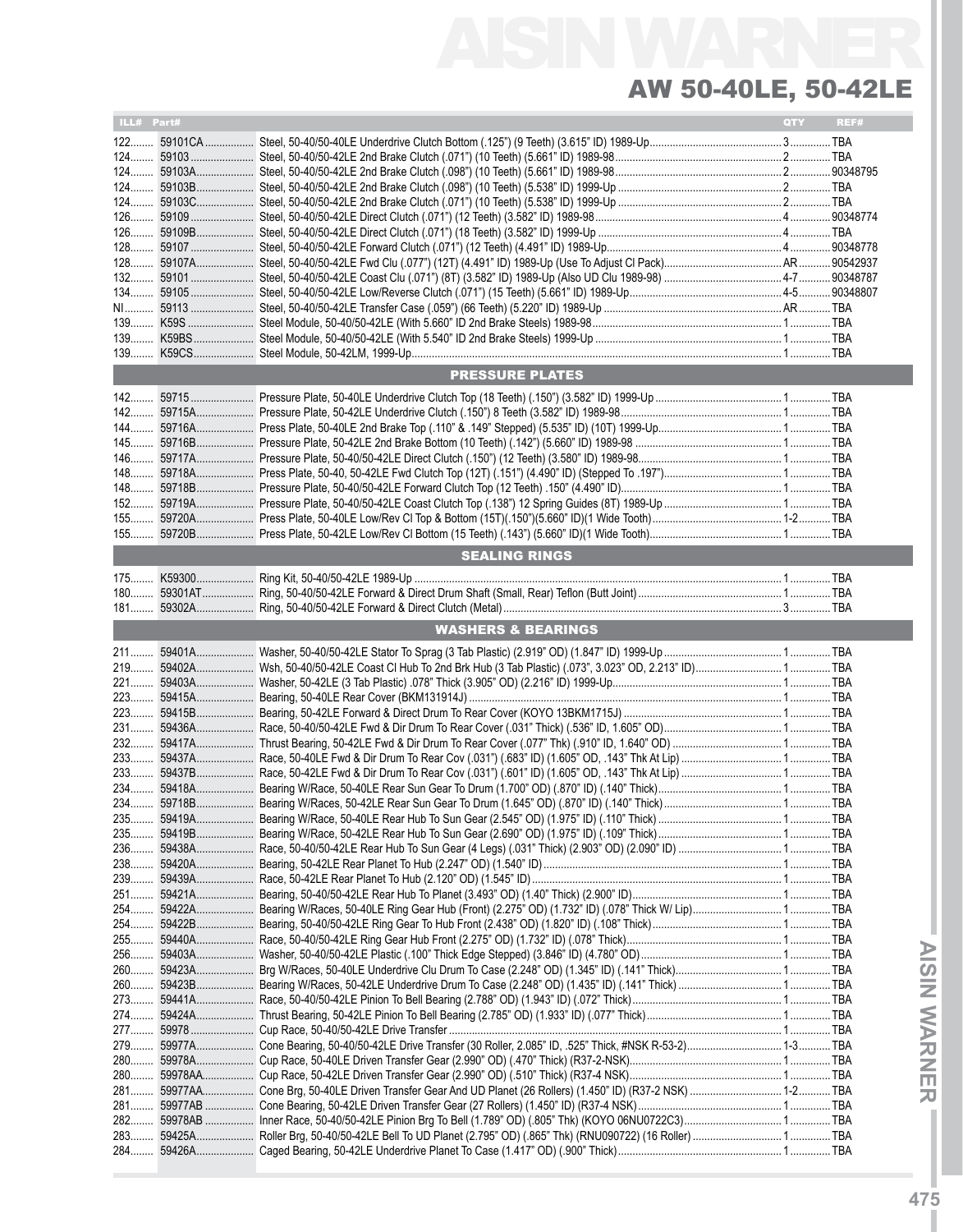|            | <b>AW 50-40LE, 50-42LE</b>                 |                    |
|------------|--------------------------------------------|--------------------|
| ILL# Part# |                                            | <b>OTY</b><br>REF# |
|            |                                            |                    |
|            |                                            |                    |
|            |                                            |                    |
|            |                                            |                    |
|            |                                            |                    |
|            |                                            |                    |
|            | <b>GASKETS &amp; RUBBER COMPONENTS</b>     |                    |
|            |                                            |                    |
|            |                                            |                    |
|            | <b>TECHNICAL MANUALS</b>                   |                    |
|            |                                            |                    |
|            | <b>ELECTRICAL COMPONENTS</b>               |                    |
|            |                                            |                    |
|            |                                            |                    |
|            |                                            |                    |
|            |                                            |                    |
|            |                                            |                    |
|            |                                            |                    |
|            | <b>MISCELLANEOUS COMPONENTS</b>            |                    |
|            |                                            |                    |
|            | <b>PUMPS &amp; PUMP COMPONENTS</b>         |                    |
|            |                                            |                    |
|            |                                            |                    |
|            |                                            |                    |
|            |                                            |                    |
|            | <b>DRUMS &amp; CLUTCH HUBS</b>             |                    |
|            |                                            |                    |
|            |                                            |                    |
|            |                                            |                    |
|            |                                            |                    |
|            |                                            |                    |
|            |                                            |                    |
|            |                                            |                    |
|            |                                            |                    |
|            |                                            |                    |
|            |                                            |                    |
|            |                                            |                    |
|            |                                            |                    |
|            |                                            |                    |
|            |                                            |                    |
|            |                                            |                    |
|            |                                            |                    |
|            | <b>PLANETS, RING GEARS &amp; SUN GEARS</b> |                    |
|            |                                            |                    |
|            |                                            |                    |
|            |                                            |                    |
|            |                                            |                    |
|            |                                            |                    |
|            |                                            |                    |
|            |                                            |                    |
|            |                                            |                    |
|            |                                            |                    |
|            |                                            |                    |
|            |                                            |                    |
|            |                                            |                    |
|            |                                            |                    |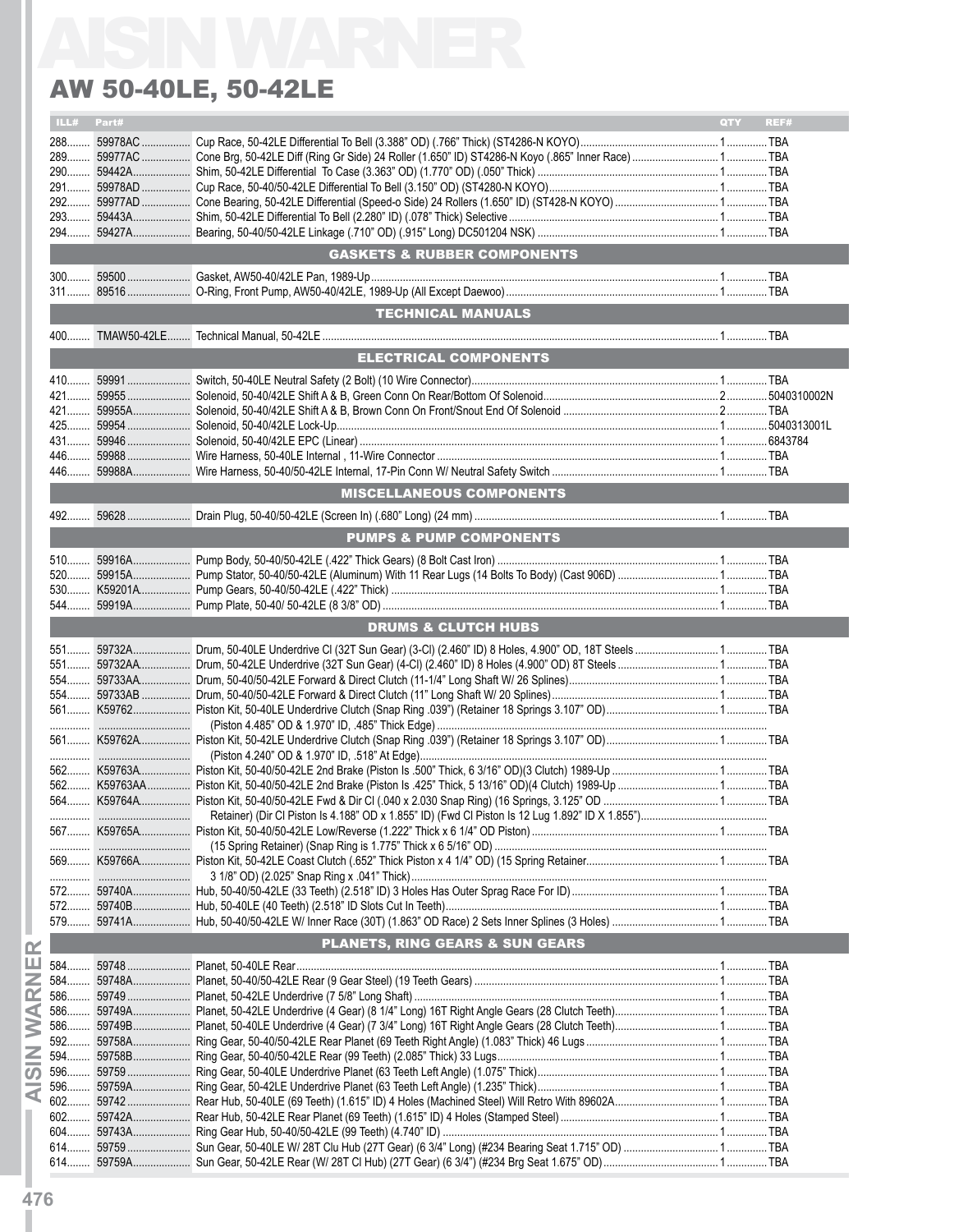## AISIN WARNER AW 50-40LE, 50-42LE

| ILL# Part# |                                      | QTY | REF# |
|------------|--------------------------------------|-----|------|
|            | <b>SPRAGS &amp; ONE WAY CLUTCHES</b> |     |      |
|            |                                      |     |      |
|            |                                      |     |      |
|            |                                      |     |      |
|            |                                      |     |      |
|            |                                      |     |      |
|            |                                      |     |      |
|            |                                      |     |      |
|            |                                      |     |      |
|            |                                      |     |      |
|            |                                      |     |      |
|            | DIFFERENTIALS & COMPONENTS           |     |      |
| 696        |                                      |     |      |
|            |                                      |     |      |
|            |                                      |     |      |
|            |                                      |     |      |
| 699        |                                      |     |      |
| 710        |                                      |     |      |
|            |                                      |     |      |
|            |                                      |     |      |
|            |                                      |     |      |
|            |                                      |     |      |
|            |                                      |     |      |
|            |                                      |     |      |
|            |                                      |     |      |
|            |                                      |     |      |
|            |                                      |     |      |
|            |                                      |     |      |
|            |                                      |     |      |
|            |                                      |     |      |
|            |                                      |     |      |
|            |                                      |     |      |
|            |                                      |     |      |
|            |                                      |     |      |
|            |                                      |     |      |
|            |                                      |     |      |
|            |                                      |     |      |
|            |                                      |     |      |
|            |                                      |     |      |
|            |                                      |     |      |
|            | <b>VALVE BODIES</b>                  |     |      |
|            |                                      |     |      |
|            |                                      |     |      |
|            |                                      |     |      |
|            |                                      |     |      |
|            | <b>VALVE BODY COMPONENTS</b>         |     |      |
| 741        |                                      |     |      |
|            | <b>COVERS, CASES &amp; HOUSINGS</b>  |     |      |
|            |                                      |     |      |
|            |                                      |     |      |
|            |                                      |     |      |
|            |                                      |     |      |
|            |                                      |     |      |
|            |                                      |     |      |
|            |                                      |     |      |
|            |                                      |     |      |
|            |                                      |     |      |
|            |                                      |     |      |
|            |                                      |     |      |
|            |                                      |     |      |
|            |                                      |     |      |
|            |                                      |     |      |
| 760        |                                      |     |      |
| 760        |                                      |     |      |
|            |                                      |     |      |
|            |                                      |     |      |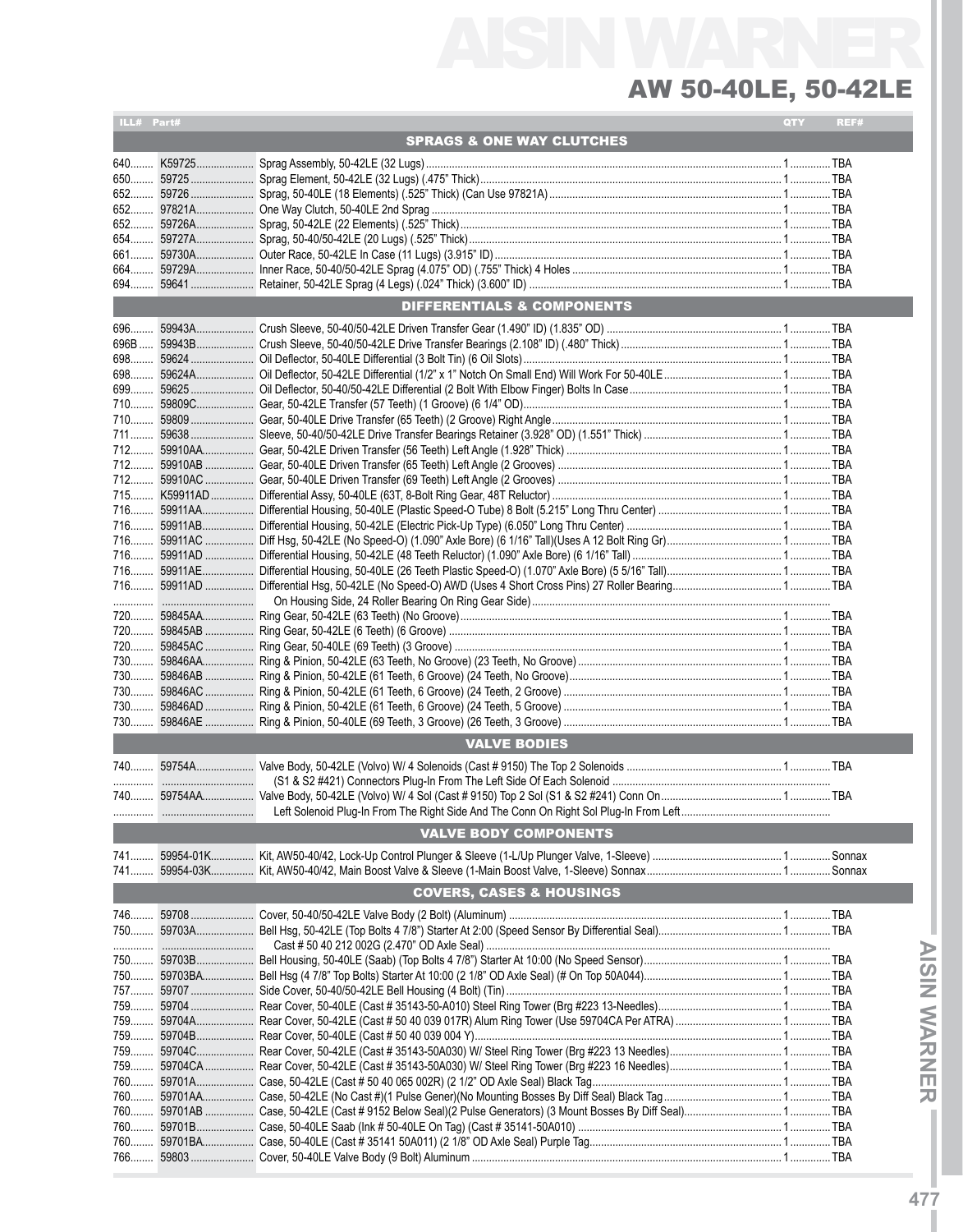### **AW 50-40LE, 50-42LE**

| ILL#  | Part# |                                  | QTY | REF# |
|-------|-------|----------------------------------|-----|------|
| 766   |       |                                  |     |      |
|       |       |                                  |     |      |
|       |       |                                  |     |      |
|       |       |                                  |     |      |
|       |       |                                  |     |      |
|       |       | <b>SNAP RINGS</b>                |     |      |
| NI    |       |                                  |     |      |
|       |       |                                  |     |      |
|       |       |                                  |     |      |
|       |       |                                  |     |      |
|       |       |                                  |     |      |
|       |       |                                  |     |      |
| $870$ |       |                                  |     |      |
|       |       |                                  |     |      |
|       |       |                                  |     |      |
|       |       |                                  |     |      |
|       |       |                                  |     |      |
|       |       |                                  |     |      |
|       |       |                                  |     |      |
|       |       |                                  |     |      |
|       |       |                                  |     |      |
|       |       |                                  |     |      |
|       |       |                                  |     |      |
|       |       |                                  |     |      |
|       |       |                                  |     |      |
| $896$ |       |                                  |     |      |
|       |       | PISTONS, SPRINGS & MISCELLANEOUS |     |      |
|       |       |                                  |     |      |
|       |       |                                  |     |      |
|       |       |                                  |     |      |
|       |       |                                  |     |      |
|       |       |                                  |     |      |
|       |       |                                  |     |      |
|       |       |                                  |     |      |
|       |       |                                  |     |      |
|       |       |                                  |     |      |
|       |       |                                  |     |      |
|       |       |                                  |     |      |
|       |       |                                  |     |      |
|       |       |                                  |     |      |
|       |       |                                  |     |      |
|       |       |                                  |     |      |
|       |       |                                  |     |      |
|       |       |                                  |     |      |
|       |       |                                  |     |      |
|       |       |                                  |     |      |
|       |       |                                  |     |      |
|       |       |                                  |     |      |
|       |       |                                  |     |      |
|       |       |                                  |     |      |
|       |       |                                  |     |      |

**AISIN WARNER -**